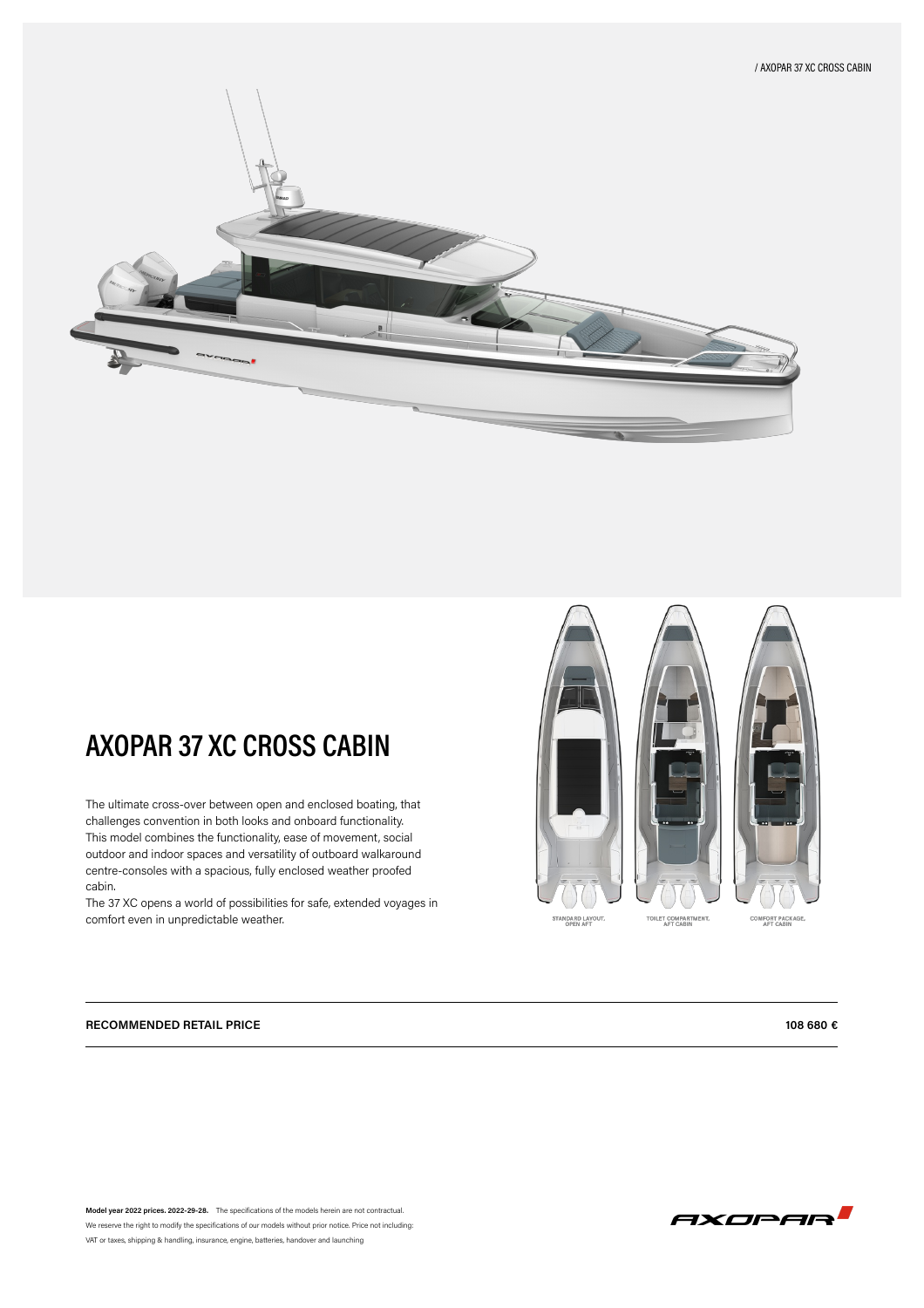# **TECHNICAL SPECIFICATIONS**

| Overall Length (excl. Engine) | 11,50 m (37ft 9in)                      | Construction             | GRP                                         |
|-------------------------------|-----------------------------------------|--------------------------|---------------------------------------------|
| Beam                          | $3,35$ m $(11ft)$                       | Classification           | B - Offshore, C - Coastal                   |
| Draft to props                | 0,85 m (2ft 9in)                        | Max speed range          | 38 - 48 knots                               |
| Weight (excl. Engine)         | 3770 kg (8311 lbs)                      | Outboard engines         | $2 \times 225 - 2 \times 350$ hp            |
| Passengers                    | B:10 / C:12                             | Fuel consumption, cruise | 2,3 l/nm (2x 300hp Mercury, 28 knots)       |
| <b>Berths</b>                 | 2 persons (with optional aft cabin 2+2) | Hull design              | Twin stepped 20 degree V "Sharp entry hull" |
| Fuel capacity                 | 730 l (193 gal)                         |                          |                                             |

Specifications may be changed without prior notice. Performance may vary due to equipment, weather and load conditions.

# **STANDARD EQUIPMENT**

**General:** Hand laminated hull in Vinylester resin for the first coat for osmosis preventation of the hull in GRP material, Twin-stepped hull w. "sharp entry bow", Integrated engine bracket in hull for outboard engines, Fixed aluminum fuel tank 730l w. overflow prevention, Freshwater tank 100l, Heavy-duty rub rail w. rubber end caps in grey, Heavy-duty rub rail around swim platforms, Axopar 3D signature chrome logo on both sides of hull, Bow thruster tunnel preparation in hull, Walkaround deck layout w. open aft deck, Anti-skid finishing on working deck areas and deck hatches, Self-draining deck area w. quick drain aft deck, All hardware, pulpits, locks, hinges, filler caps & cockpit grab rails in 316 stainless steel, 8 x cleats on aft, midships and fore deck, Additional hooking points for safety harness around side deck areas, Fore deck pulpits, short, LED navigation lights on fore deck, Spacious anchor locker w. drainage in bow, Rope holders in anchor locker on fore deck & fender storages, Sofa w. backrest on fore deck incl. harbor cover, Large skylight w. harbor cover, Flush mounted 2 x skylights incl. harbor cover, Curved & toughened glass wrap-around windscreens and side windows in light green tint w. illuminated 37 signature, Fully enclosed cabin w. extra wide & lockable sliding doors, Roof structure in white GRP w. large opening canvas roof , Harbour cover for opening canvas roof, 2 x integrated & interlinked windscreen wipers, Windshield washer w. separate reservoir, Grab rail under coach roof on aft deck, Integrated boarding steps on both sides of helm, Foldable light mast in white painted aluminium w. anchor light, Twin large fender storages on aft deck w. insulation /cooler boxes, Aft deck w. large storage compartment, Battery / electrical compartment under aft deck storage, Flagpole, Signal horn, Two electric bilge pumps w. auto-function, Manual bilge pump for aft deck section, Trim-tabs w. joystick control, Side rails, Integrated swim platforms and telescopic bathing ladder

**Front cabin:** Front cabin w. L-shaped lounge sofa& seating, Large queen size bed w. soft side bolsters, All upholsteryin Torres Grey fabric,Roof panels in Vintage Steel fabric, Portlight towards fore deck w. openable

**Model year 2022 prices. 2022-29-28.** The specifications of the models herein are not contractual. We reserve the right to modify the specifications of our models without prior notice. Price not including VAT or taxes, shipping & handling, insurance, engine, batteries, handover and launching

hatch, Mirror in forward bulkhead, 2 x foldable wooden shelves beside the bed, Cabinet upholstered in Vintage Steel fabric w. wenge top, Mirror above cabinet, 4 x pop up clothes hangers, Built-in electric flush toilet under L-sofa w. septic tank 70l and deck/hull outlets, Main 12V fuse panel w. automatic fuses, 12V & USB outlet in front cabin, Fire & CO2 alarms, 6 x LED roof spotlights, LED roof light strip between skylights, Two manual "mushroom" roof vents, Carpet in black

**Helm:** Clean - Helm layout, Dashboard & console top panels in dark grey soft touch finish, Center console panels in black high-gloss finish, Control switch panel in glass w. illuminated push buttons, Main control panel w. remote controlled battery switches, Steering wheel in leather w. Axopar logo, Lockable access hatch to front cabin w. grab rail in leather, Sliding door to front cabin in dark grey soft touch finish, Cup holder on dashboard, Splash proof USB outlet in console wall, Document pocket on console wall, Footrest in stainless steel & support w. Axopar logo, 2 x LED deck lights in helm floor

**Pilothouse:** Front seats, rotating & length adjustable w. flip-up bolster, Large Lshaped lounge sofa w. cushions, Foldable and adjustable cockpit table in wenge, Cupholders under rear window x 4, Raised floor level around L-sofa and entry-way thresholds in wenge, Large storage under centre seat / aft sofa, Storage under Lsofa couch, Port side, Storage locker under raised floor, Small storage pocket on Port side side w. cupholders, Storage pockets w. fabric lining on sliding doors, 2 x roof grab rails, 4 x recessed LED roof lights, 2 x LED deck lights in pilothouse floor, Fire & CO2 alarms, Silvertex Sterling fabric on all seats and upholstery, Curved roof panels in Vintage Steel fabric, Carpet in black

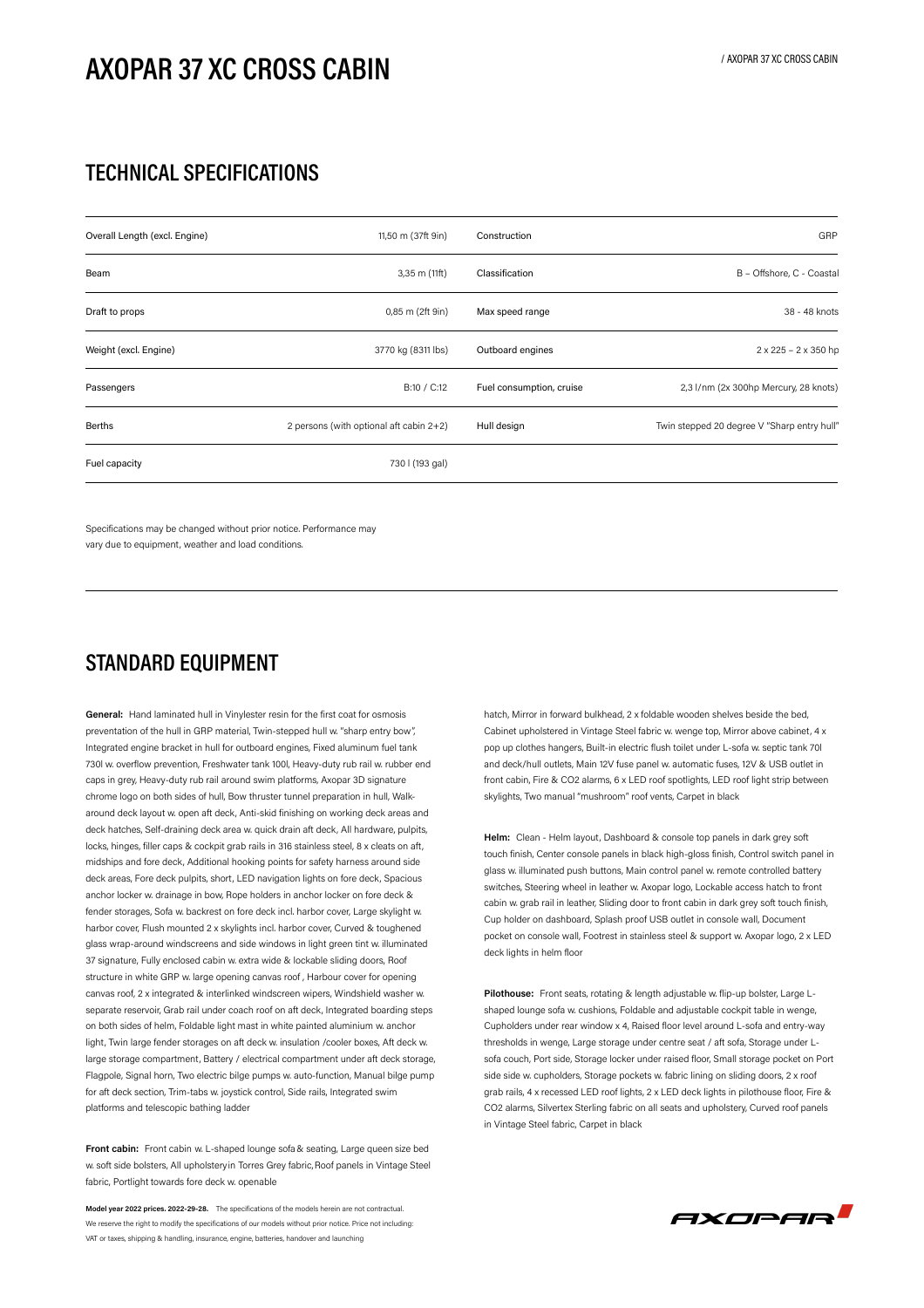# **OPTIONAL EQUIPMENT**

# **BRABUS LINE**

| <b>BRABUS Line</b>                                     | 5210€ |
|--------------------------------------------------------|-------|
| BRABUS Line Color Edition, Miami Blue or Platinum Grey | 3690€ |

# **FORE DECK LAYOUT**

| Fixed sunbed on front deck with storage, Silvertex | 2 720 € |
|----------------------------------------------------|---------|
| Table on fore deck, GRP                            | 650€    |

### **AFT DECK LAYOUT**

| Aft cabin (not available w. wet bar)                                             | 5100€   |
|----------------------------------------------------------------------------------|---------|
| Wet bar package (not available w. aft cabin)                                     | 4 990 € |
| Multi-storage (not available w, aft cabin or wet bar)                            | 3.920 € |
| Aft deck bench with storage (not available w. aft cabin, wet bar or multi-storac | 1870€   |

### **FRONT CABIN ALTERNATIVES**

| Toilet compartment | 3 290 € |
|--------------------|---------|
| Gullwing doors     | 4820€   |

### **COMFORT PACKAGE**

| Mediterrana Package, front cabin | 4 020 € |
|----------------------------------|---------|
|                                  |         |

#### **PACKAGES**

| Kitchen module for saloon table | 3.120€ |
|---------------------------------|--------|
|                                 |        |

#### **SEATING AND UPHOLSTERY COLOURS**

| Seats and upholstery, Silvertex Teal      | 570€ |
|-------------------------------------------|------|
| Seats and upholstery, Silvertex Sandstone | 570€ |
| Seats and upholstery, Silvertex Cobre     | 570€ |

#### **OPTIONS**

| Removable cushions for aft fender boxes, Silvertex | 300€    |
|----------------------------------------------------|---------|
| Windlass in stern + remote control / EU            | 4 680 € |
| Windlass in bow + remote control / EU              | 5 230 € |
| Side rails (mandatory in US)                       | 1680€   |
| Shore Power 230V with 40Ah charger                 | 1960€   |
| Bowthruster Side-Power SE60                        | 3990€   |
| Warm water system, EU                              | 1700€   |
| Shower in toilet compartment, cold                 | 2 320 € |
| Shower on aft deck, cold                           | 370€    |

**Model year 2022 prices. 2022-29-28.** The specifications of the models herein are not contractual. We reserve the right to modify the specifications of our models without prior notice. Price not including: VAT or taxes, shipping & handling, insurance, engine, batteries, handover and launching

| Sink and faucet in front cabin cabinet, cold                             | 530€    |
|--------------------------------------------------------------------------|---------|
| Wood floor in front cabin                                                | 890€    |
| EPA Fuel System                                                          | 450€    |
| LED courtesy lights, front cabin                                         | 510€    |
| LED ambient lights, pilothouse                                           | 400€    |
| Underwater lights, 2in1, dual color                                      | 1 040 € |
| Antifouling, Grey or White                                               | 2440€   |
| Solar panel trickle charger system                                       | 1930€   |
| Mooring package                                                          | 790€    |
| Additional bathing ladder with high handles, BB side                     | 400€    |
| Aft deck gates (only w. waterski frame)                                  | 410€    |
| Extended front cabin wardrobe/ storage                                   | 1100€   |
| Sundeck cushions for Aft Cabin, Silvertex                                | 740€    |
| Harbor cover for aft cabin                                               | 660€    |
| Cushion for aft bench with back rest, Silvertex                          | 620€    |
| Sundeck cushions for Multi-Storage, Silvertex                            | 740€    |
| Harbor cover for multi-storage, red                                      | 660€    |
| Anchor hatch cushion, Silvertex                                          | 380€    |
| Search light w. remote control                                           | 750€    |
| LED courtesy lights, aft cabin                                           | 400€    |
| LED deck and cockpit lights, 13pcs                                       | 670€    |
| Sun shade w. stainless steel supports for fore deck (for stationary use) | 1 090 € |
| Sun shade on aft deck, for stationary use                                | 1 090 € |
| Waterski frame                                                           | 1 070 € |
| Roof rack                                                                | 1530€   |
| Fishing targa arch (2 extra rod holders)                                 | 560€    |
| Protective window covers, Grey                                           | 500€    |
| Wood floor in main cabin                                                 | 1530€   |
| Refrigerator in main cabin, Dometic CRX CM50                             | 1480€   |
| Heater Webasto Air Top Evo55 (not available with Airconditioning)        | 4 190 € |
| Aft deck folding seats, Silvertex                                        | 2 540 € |
| Electrical sliding canvas roof system Webasto                            | 2970€   |
| Livewell STBD Aft Storage                                                | 850€    |
| Gas cook top on Wet bar                                                  | 970€    |
|                                                                          |         |

# **NAVIGATION**

| Chartplotter Twin Simrad GO12     | 5.160 € |
|-----------------------------------|---------|
| Chartplotter Simrad NSS 12" evo3S | 3490€   |
| Chartplotter Simrad GO12          | 2650€   |